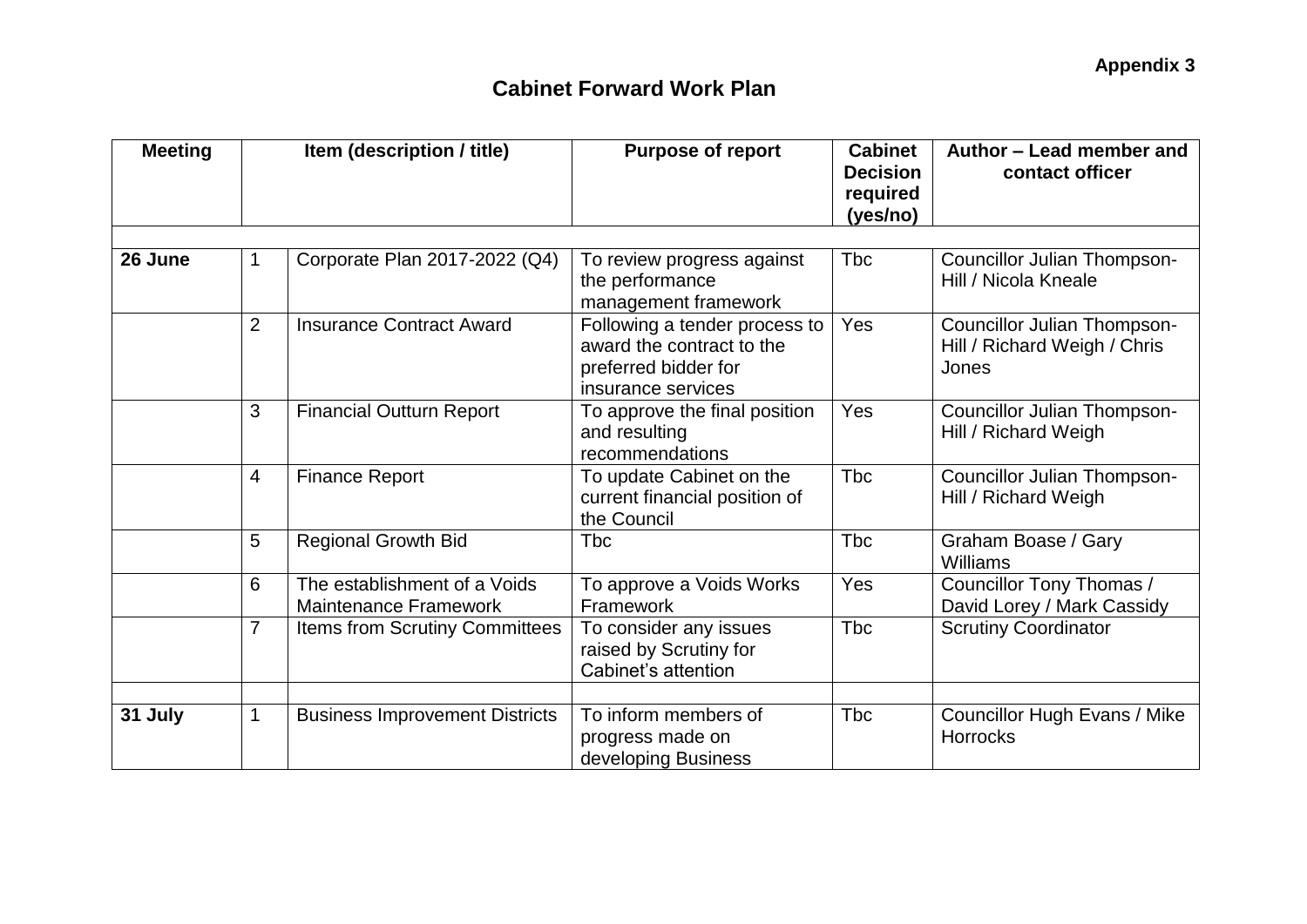| <b>Meeting</b> | Item (description / title) |                                                                                  | <b>Purpose of report</b>                                                                                              | <b>Cabinet</b><br><b>Decision</b><br>required<br>(yes/no) | Author - Lead member and<br>contact officer                |  |
|----------------|----------------------------|----------------------------------------------------------------------------------|-----------------------------------------------------------------------------------------------------------------------|-----------------------------------------------------------|------------------------------------------------------------|--|
|                |                            |                                                                                  | Improvement Districts and to<br>make a recommendation in<br>respect of the Business Plan                              |                                                           |                                                            |  |
|                | $\overline{2}$             | <b>Contract Variation for DCC</b><br><b>Household Waste Recycling</b><br>Centres | To request Cabinet approval<br>for a contract variation for<br><b>DCC Household Waste</b><br><b>Recycling Centres</b> | Yes                                                       | Councillor Brian Jones / Tony<br>Ward / Tara Dumas         |  |
|                | 3                          | <b>Finance Report</b>                                                            | To update Cabinet on the<br>current financial position of<br>the Council                                              | Tbc                                                       | <b>Councillor Julian Thompson-</b><br>Hill / Richard Weigh |  |
|                | $\overline{4}$             | Items from Scrutiny Committees                                                   | To consider any issues<br>raised by Scrutiny for<br>Cabinet's attention                                               | <b>Tbc</b>                                                | <b>Scrutiny Coordinator</b>                                |  |
| 25 Sept        | $\mathbf 1$                | <b>Finance Report</b>                                                            | To update Cabinet on the<br>current financial position of<br>the Council                                              | <b>Tbc</b>                                                | <b>Councillor Julian Thompson-</b><br>Hill / Richard Weigh |  |
|                | $\overline{2}$             | Items from Scrutiny Committees                                                   | To consider any issues<br>raised by Scrutiny for<br>Cabinet's attention                                               | <b>T</b> bc                                               | <b>Scrutiny Coordinator</b>                                |  |
| <b>30 Oct</b>  | 1                          | <b>Finance Report</b>                                                            | To update Cabinet on the<br>current financial position of<br>the Council                                              | <b>Tbc</b>                                                | Councillor Julian Thompson-<br>Hill / Richard Weigh        |  |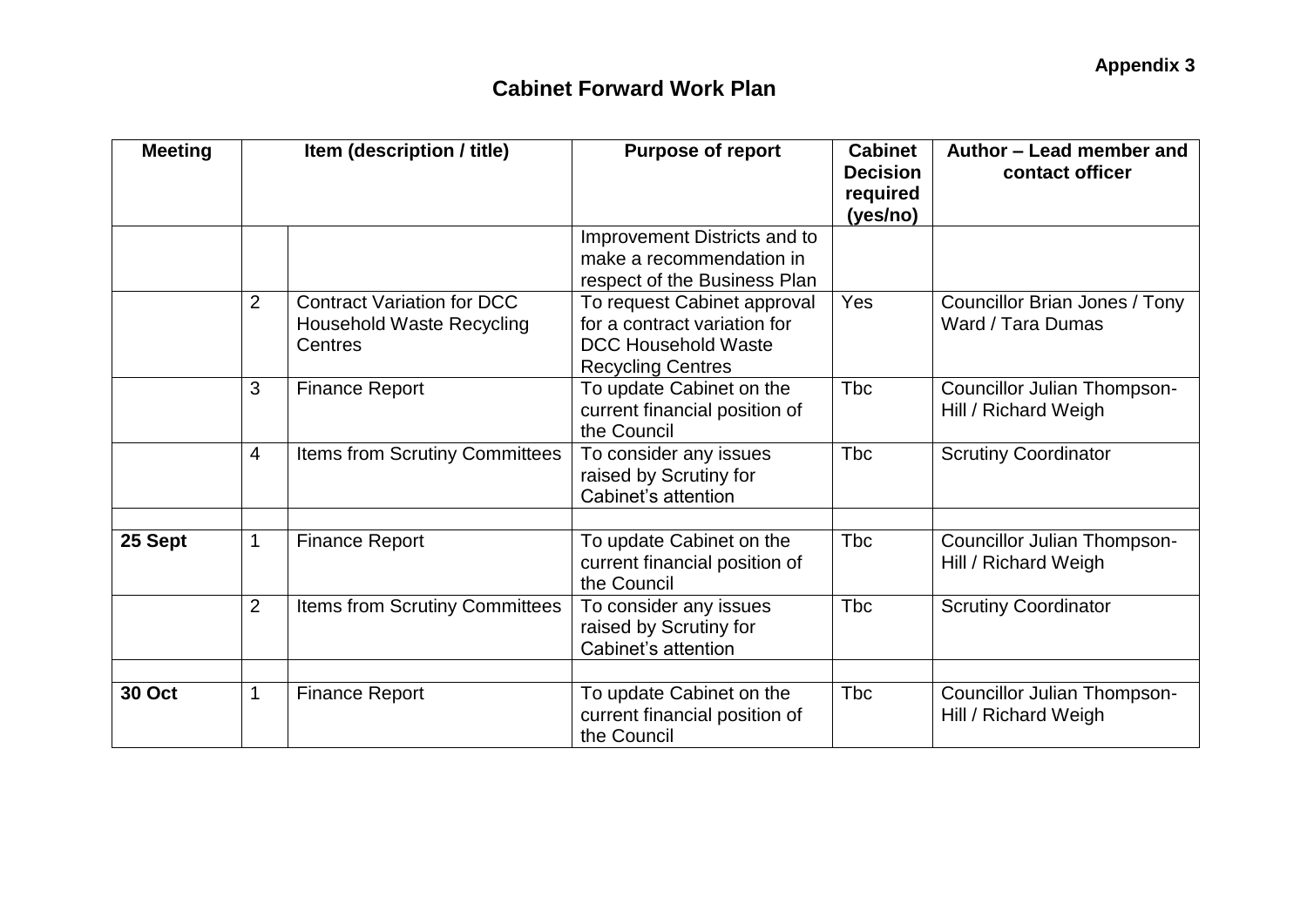| <b>Meeting</b> | Item (description / title) |                                       | <b>Purpose of report</b>                                                 | <b>Cabinet</b><br><b>Decision</b><br>required<br>(yes/no) | Author - Lead member and<br>contact officer                |  |
|----------------|----------------------------|---------------------------------------|--------------------------------------------------------------------------|-----------------------------------------------------------|------------------------------------------------------------|--|
|                | $\overline{2}$             | Items from Scrutiny Committees        | To consider any issues<br>raised by Scrutiny for<br>Cabinet's attention  | Tbc                                                       | <b>Scrutiny Coordinator</b>                                |  |
| 20 Nov         | 1                          | Corporate Plan 2017-2022 (Q2)         | To review progress against<br>the performance<br>management framework    | Tbc                                                       | Councillor Julian Thompson-<br>Hill / Nicola Kneale        |  |
|                | 2                          | <b>Finance Report</b>                 | To update Cabinet on the<br>current financial position of<br>the Council | <b>Tbc</b>                                                | <b>Councillor Julian Thompson-</b><br>Hill / Richard Weigh |  |
|                | 3                          | <b>Items from Scrutiny Committees</b> | To consider any issues<br>raised by Scrutiny for<br>Cabinet's attention  | <b>Tbc</b>                                                | <b>Scrutiny Coordinator</b>                                |  |
| 18 Dec         | 1                          | <b>Finance Report</b>                 | To update Cabinet on the<br>current financial position of<br>the Council | <b>Tbc</b>                                                | <b>Councillor Julian Thompson-</b><br>Hill / Richard Weigh |  |
|                | $\overline{2}$             | <b>Items from Scrutiny Committees</b> | To consider any issues<br>raised by Scrutiny for<br>Cabinet's attention  | <b>Tbc</b>                                                | <b>Scrutiny Coordinator</b>                                |  |
|                |                            |                                       |                                                                          |                                                           |                                                            |  |

*Note for officers – Cabinet Report Deadlines*

| <i>wer</i><br><i>TIFIC</i><br>,,,,,,<br>. п.<br> | <i>Mer</i> | .<br>---<br>. | $\sim$<br>NAP I |  | atınn | --- |
|--------------------------------------------------|------------|---------------|-----------------|--|-------|-----|
|--------------------------------------------------|------------|---------------|-----------------|--|-------|-----|